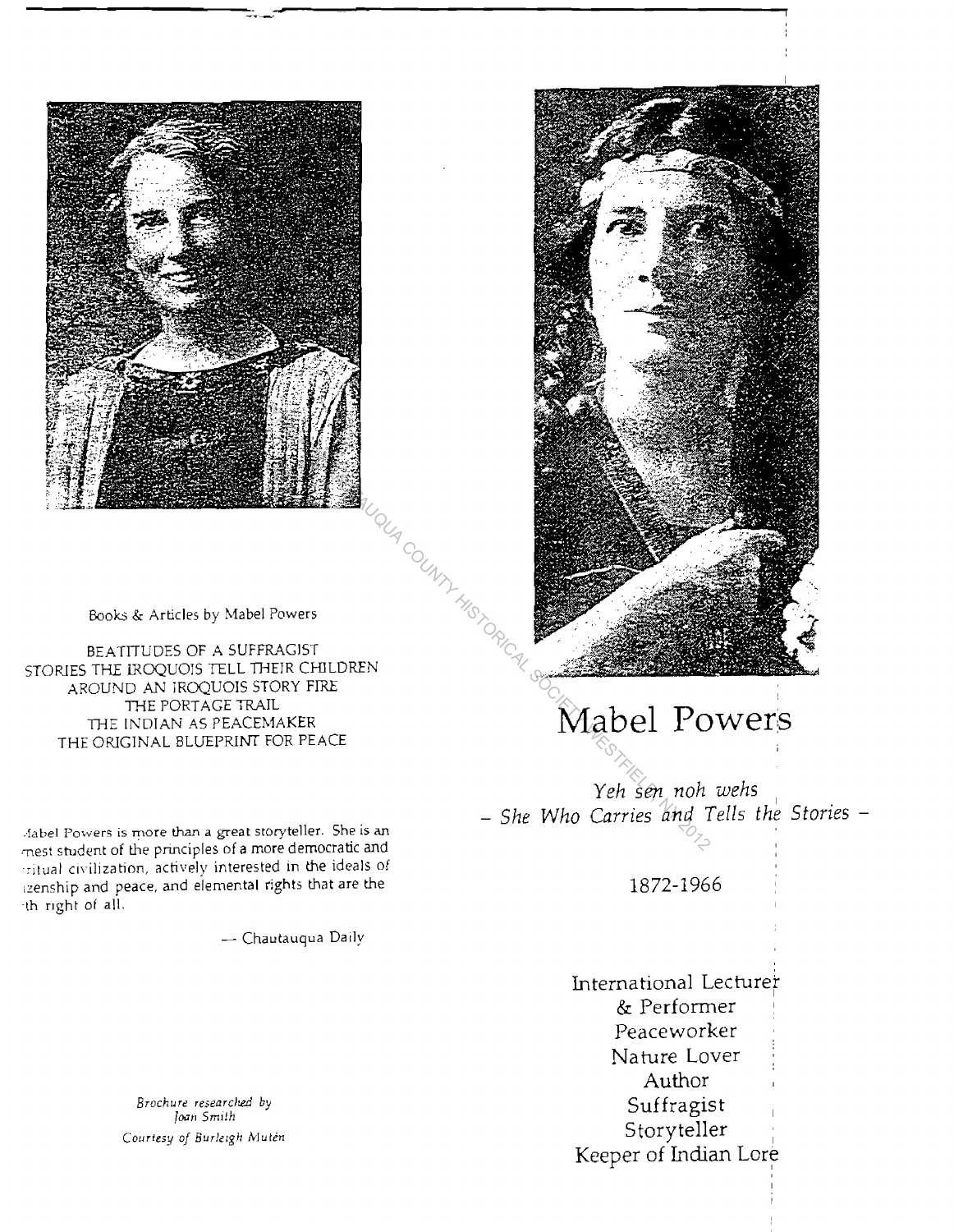One of the stories *Yehsennohwehs* often shared 'as about the meaning of the name, Chautauqua. "The 'ue significance of the Indian word, 'Jahdahgwah,' we re told, is 'Place where the fish was taken out.' It comes **Om hYo Indian words,** 'Gajah,' **meaning Ifish' and** :adahgwah: meaning taken out. Dropping the two refixes, as is the Indian custom, gives us 'Jahdahgwah'.

As a party of Senecas paddled through the lake n route to Lake Erie, one of the travelers caught a eculiar looking fish (muscalunge) and threw it into his moe. "After making portage to Lake Erie, he discovered tat the fish was still alive and threw it into the water. 1 time, this new species became abundant in Lake Erie, :here none before had been known. Hence, 'the place ;here the fish was taken out' was named 'Jahdahgwah'.

## $-$  THE PORTAGE TRAIL

The North American Indian traveling through a ountry leaves no trace of his passing.... He moves like a 'sh through water, a bird in the air, so completely does ,e identify himself with nature. Unlike the white .1an.... The indian did not build a great material **iviliza rion as have Americans today, nevertheless he las bull t into the etheric consciousness of this continent a** piritual structure that is almost beyond compare: ideals ,f democracy, dreams of peace, an understanding of the pirit of nature and a racial response to the beneficent 'owers of the universe that Americans of the twentieth entury must re-discover before they can become truly \merican. There are truths in this background of our ontinent in the Indian's imperishable record that must be ncorporated into our national life  $-$  if America is to .chieve her destiny.

#### - THE INDIAN AS PEACEMAKER

On the nature trail we have glimpsed God in Vature, in our Brother, in Ourself. Many more portages **lwait us, for life is a series of portages and each means a** lew sun coming, new and undiscovered worlds, within and **,v"ithout, wider vision, greater truth, larger love, more** Ibundant life. Thus we are transformed from glory to ,**'lorv**. **and it is not made manifest what we shall be.**

#### $-$  THE PORTAGE TRAIL

- 'THE PINE' In Nature's law only is there freedom, strength, content. I *:ncw for* **1}un.',** *kept Her* **uU'.'**

Mabel Powers was born in Hamburg, New York, educated at the Buffalo State Normal School and the Philadelphia Shoemaker School of Elocution and Oratory. She taught reading and dramatic arts in Rochester, speaking and writing nationwide on women's rights, education and peace. As an interpreter of the Native American way of life, Ms. Powers expressed her deep admiration of Indian values and worked throughout her life to create a broader understanding of that ancient **tradition, <sup>I</sup>**

In 1910 Mabel Powers was adopted by the Tonawanda Seneca Nation - Snipe Clan, and she was given the name *Yehsennohwehs* - She Who Carries and Tells the Stories. In 1924, she was appointed by Jane Addams to represent the Indian peoples at the World Peace Conference for Peace and Freedom. She was ranked Grand Sachem in the Woodcrafters League of:America and appears in Who's Who in New York State and Amerjca. Principal Women at America states that Mabel Powers has done for Western New York what Fenimore Cooper and Washington Irving did for Eastern New York.'

Ms. Powers. heralded the Great Law of Peace. which was created by the Iroquois Community of the Five **Nations over !()(X) years ago, as the first American attempt** to abolish war, create peace and to make government by<br>the people as a basis for democratic principals. This is **the** people as a basis for democratic principals. the early pattern of democracy woven into the background **of** *OUI* **country." she said. "As the framers of** *OUI* constitution drew upon the wisdom and political sagacity **incorporated in this original blueprint fdr. peace, the** founders of a new world government may also find in this **ancient race a spring of wisdom and** *democracy* **that will** some day bring peace and healing to our fighting, **competitive, mechanized civilization."** Counter particle particle in the multiple (NYTAGE TRAIL Franch States) are the moderator of America states and Franch Contributed the whole change of the moves like a washington of America states in the Word Society Advent

Like other early feminists, Mabel: Powers was inspired by the roles of Iroquois women who were guaranteed the rights of popular nomination, referendum **and recall, as well as equal sufferage.**

I

Ms. Powers was especially fond of spending time at Chautauqua, which was known for centuries'to the Indians of this region as a place of power to which the wise came to hold council with the Great Spirit. Ms. Powers was active in the restoration of the Chautauqya grounds to their pristine beauty and enhanced many programs with her presence. In Native dress, Mabel Powers held fire circles in the Native American tradition and told Indian stories in the south Ravine of the Institution, at her home Wahmeda Lodge and at the Chautauqua Gorge as a way of teaching Indian values. Her animated performances, often scheduled in the Ampitheatre, captivated audiences of children and adults. She championed the Indians for living in harmony with Nature for the good of all. Her deep respect for the Indian's spiritual way ,of life and for the sacred history of the Chautauqa grounds were an integral part of her message.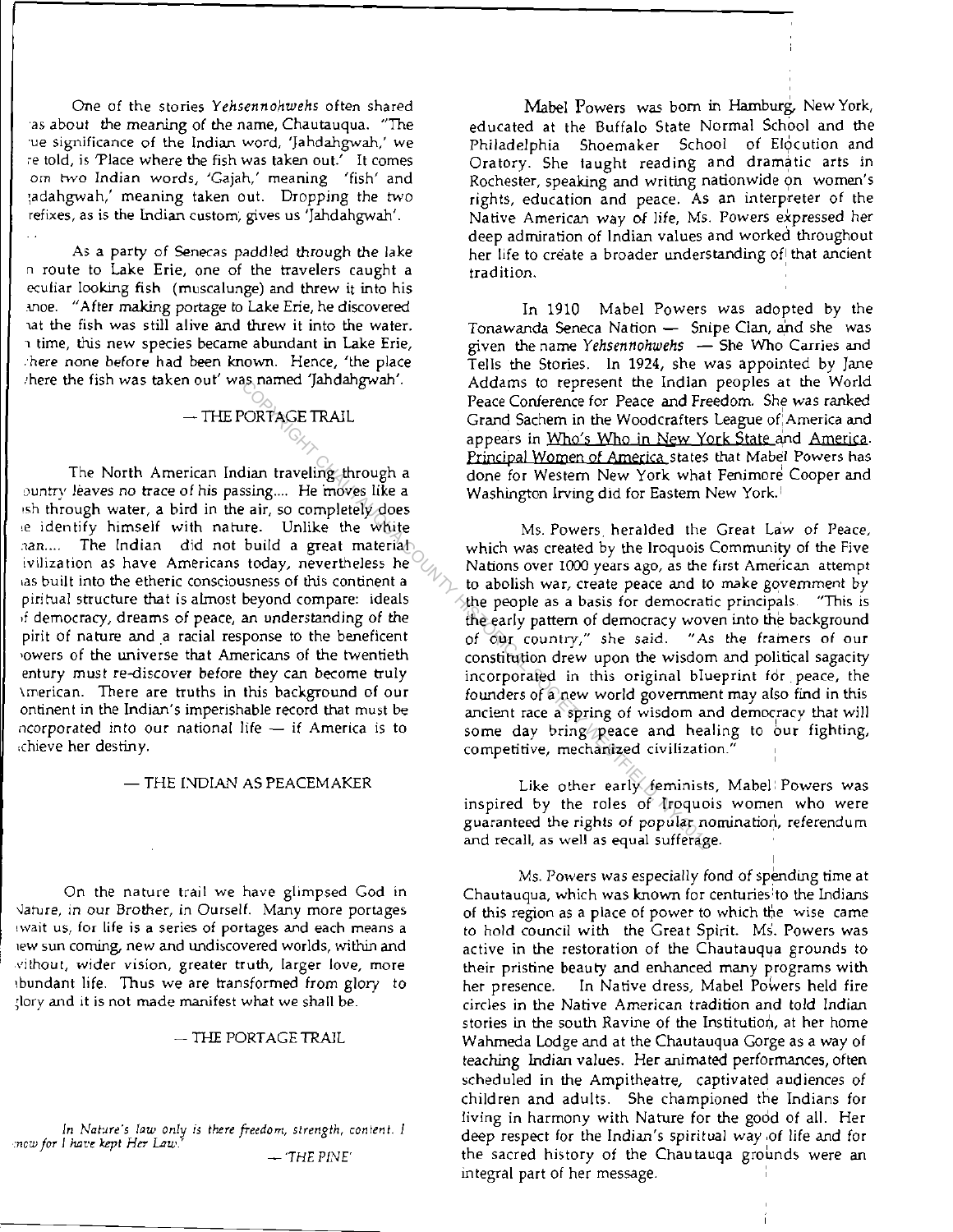Nov. 18, 2000

Hr. Roderick A. Nixon Chautauqua County Historical Society P.O. Box 7 Village Park Westfield, NY 14787

Dear Hr. Nixon:

I received your letter of Nov. 1 and have noted the date, August 11, as the time for my program with the Chautauqua Historical Society at the First Presbyterian Church in Westfield. That day will work fine for  $m \tilde{e}_i$ . I look forward to being with your group.

Following is a statement to be used in the publicity. Feel free to add to it or take from it as you wish:

"Our program will focus on Mabel Powers, who came to western New York around 1910 and made her home in Wahmeda until her death in<br>1966. Early on, she was adopted as an honorary member by the Early on, she was adopted as an honorary member by the Seneca Indians who gave to her the name, Yeh sen noh wehs, which literally means, "She who carries and tells the stories".  $Dr.$  BIll Lytle, a retired Presbyterian minister from San Antonio, spends the<br>summers with his wife in Wahmeda. Their summer home is Mabel summers with his wife in Wahmeda. Powers' original home, so they have become interested in' knowing more about this unusual woman. Dr. Lytle with tell us something of Habel's personal story and share one or more of the Indian stories that she loved so much." Controllation of Nov. 1 and have noted the d<br>time for my program with the Chautauqua<br>he First Presbyterian Church in Westfield<br>ne for mez, I look forward to being with y<br>a statement to be used in the publicity. F<br>take from

I am also enclosing some biographical information, some of which you might want to use.

I look forward to being with you this summer. months be beautiful for you and yours. May the winter

Sincerely,

Bill Fyth

Bill Lytle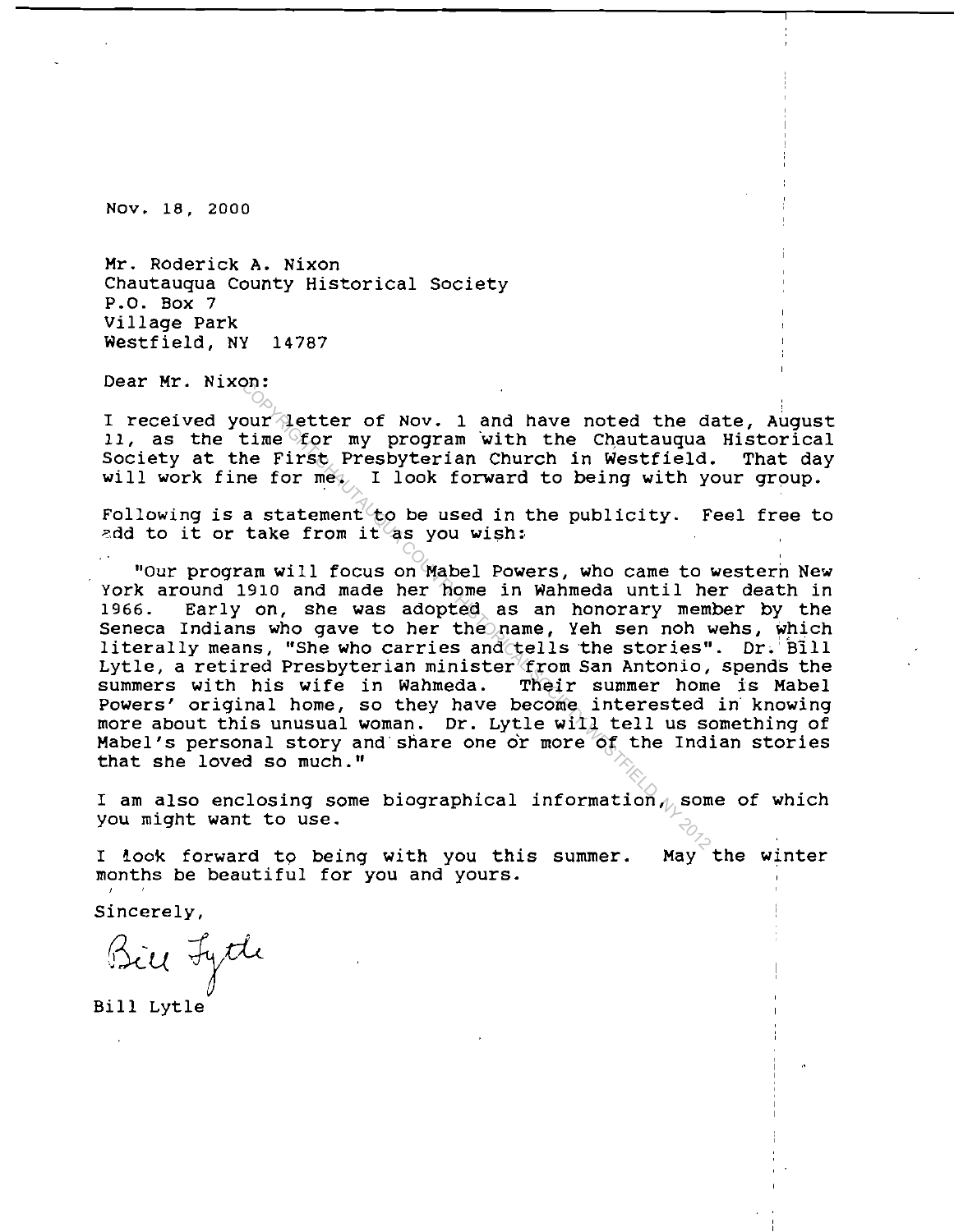#### Bio for William P. Lytle

Bill was born in Pittsburgh, PA, in 1923. At the time, his father was pastor of the Ben Avon United Presbyterian Church. : Bill attended the College of Wooster and Princeton Theological Seminary where he received both <sup>a</sup> B.D. and <sup>a</sup> ThM degree. He is married to Faith Williamson of Maplewood, NJ. who was also attending the seminary.

Following graduation, Bill and Faith served as Sunday School Missionaries with the Presbyterian Church in New Mexico for 15 years. From 1962 to 1973, Bill served on the faculty of the college of the Ozarks (now University of the Ozarks) as director of the Ozarks Area Mission. In 1978, while serving as pastor of the Madison Square Presbyterian Church in San Antonio, he was elected Moderator of the 190th General Assembly of the united Presbyterian Church in San Diego, CA.

Bill helped to organize several social service programs for needy families and transients in San Antonio; worked with Central America<br>refugees; served on the San Antonio Habitat for Humanity Board and was an organizer of an ecumenical, congregation-based community action group called Metro Alliance.

In his retirement, Bill has served as interim pastor for a number of small congregations in the San Antonio area including the San Antonio Mennonite Church. For the past five summers, Bill has led the Palestine Park program.on Sunday and Monday evenings for the Chautauqua Institution. County while serving as passes (each in 1978, while serving as passes in the fighth General Assembly of the United Property Diego (CA.<br>
coordinate Serving as passes of the United Property Diego (CA.<br>
coordinate Supering S

Bill and Faith have four married children: David and Aimee who work with computers; Paul, an architect; and Ruth, a Presbyterian<br>minister. They have nine grandchildren. minister. They have nine grandchildren.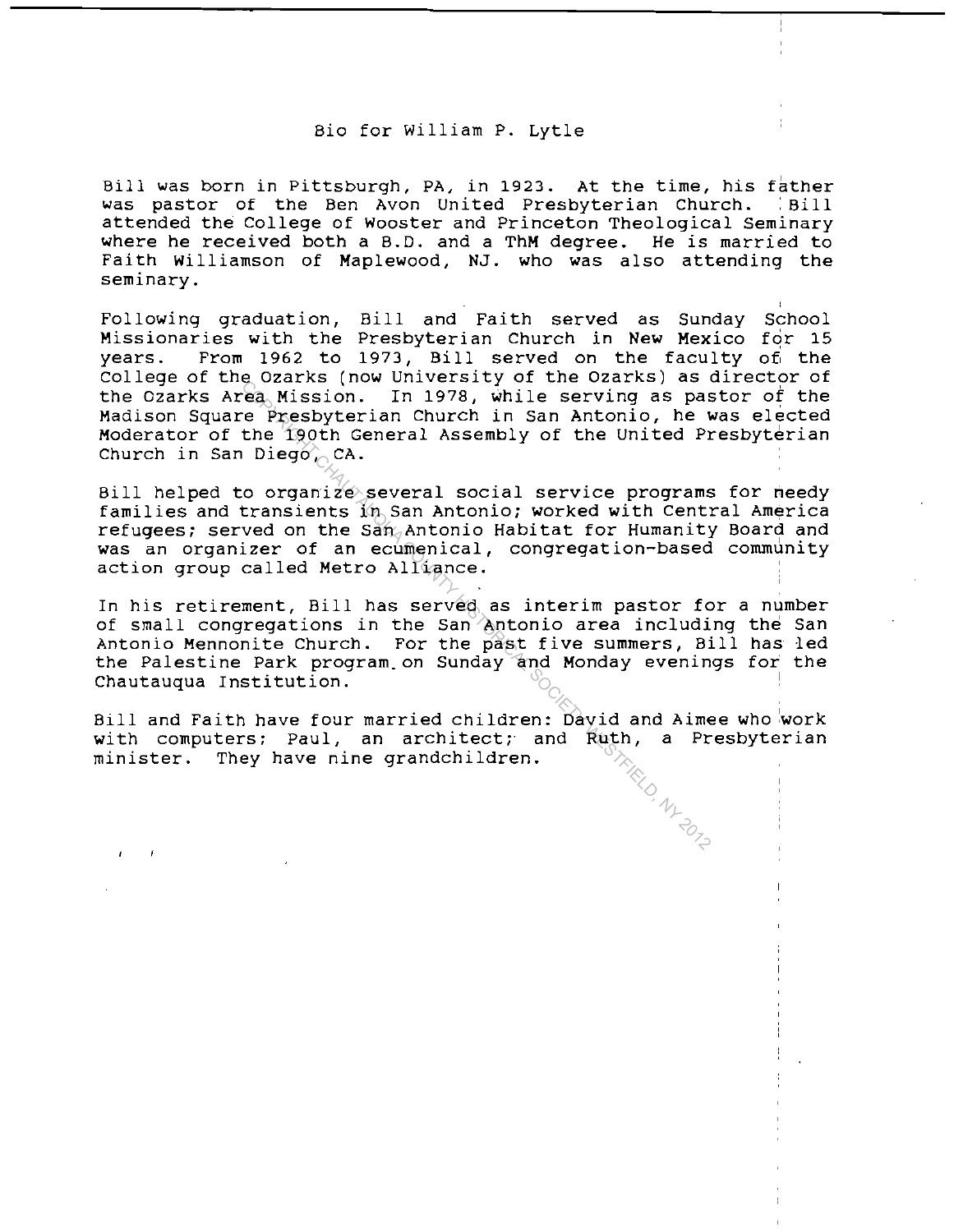### Mabel Powers Chautauqua County Historical Society August 11, 2001

Mabel Powers - what <sup>a</sup> woman! In preparing for this talk, I've spent some time in the Library Archives - There are articles about Mabel in 123 Chautauquan Daily's, dating from 1917-1961. I doubt that there is any person, male or female, living or dead, who, has appeared more often on a Chautauqua platform.

Moreover, Mabel had made a reputation for herself before coming to Chautauqua as is evidenced by the following write-up in the Rochester Democrat and Chronicle newspaper in the early 1900 "S:

"Miss Power's reputation is so firmly established and her talent so widely known in this society that it is only necessary to make the announcement of a reading by her for the public to recognize that <sup>a</sup> treat is in store. Miss Powers is one of the best readers who ever graced a Rochester platform. She possesses a beautiful voice, her enunciation is perfect and her readings, both grave and gay, are artistic to an unusual degree." ' Speputation is so firmly established and 1<br>
The this society that it is only necessar<br>
Int of a reading by her for the public to<br>
sin Store. Miss Powers is one of the best<br>
da Rochester platform. She possesses a<br>
mointic t

About the same time, the Lockport Daily Journal had this to say about Mabel: "Miss Powers is an elocutionist of rare ability. Her impersonation is so perfect that her hearers forget the speaker and become participants in the event she portrays."

 $\left(\begin{array}{c} 1 \\ 1 \end{array}\right)$ 

Where did she get those skills? She was born on <sup>a</sup> farm, near Hamburg, NY on July 23, 1872. She got, her teacher's certificate from Buffalo State Normal School and taught special reading courses in the Rochester School District for several years. Later she went to Philadelphia to take special work in elocution at the Shoemaker School for Elocution and Reading.

She was an educator, a feminist, a champion for human rights who wrote many articles on women's rights and educational issues for newspapers and periodicals. Her real passion was world peace, but the articles she wrote on that subject were not picked up by the publishers. That rebuff led her to say on one occasion, "If this, is civilization, then let me be a savage."

Perhaps it was that rebuff that prompted herto enter into her lifelong journey with the Indians, through her specialty of storytelling. She travelled extensively among the Iroquois tribes from<br>the Hudson River to Lake Erie. From the start, she insisted, "I From the start, she insisted, "I went to the Indian not to do him good but to find the good in him."

Her interpretation of the mind and spirit of the Indians of the past led the Senecas of her own day to invite her in 1910 to the Green-Corn Feast on the Tonawanda Seneca Reservation near Akron, NY where she was adopted into the Snipe clan of the Seneca Tribe. They gave her the name, Yehsehnohwehs, "the' one who carries and tells the stories". She mingled and lived at different times not only with with the Senecas, but also with the Onondagas, the Oneidas, the Tuscaroras, the Cayugas and the Mohawks.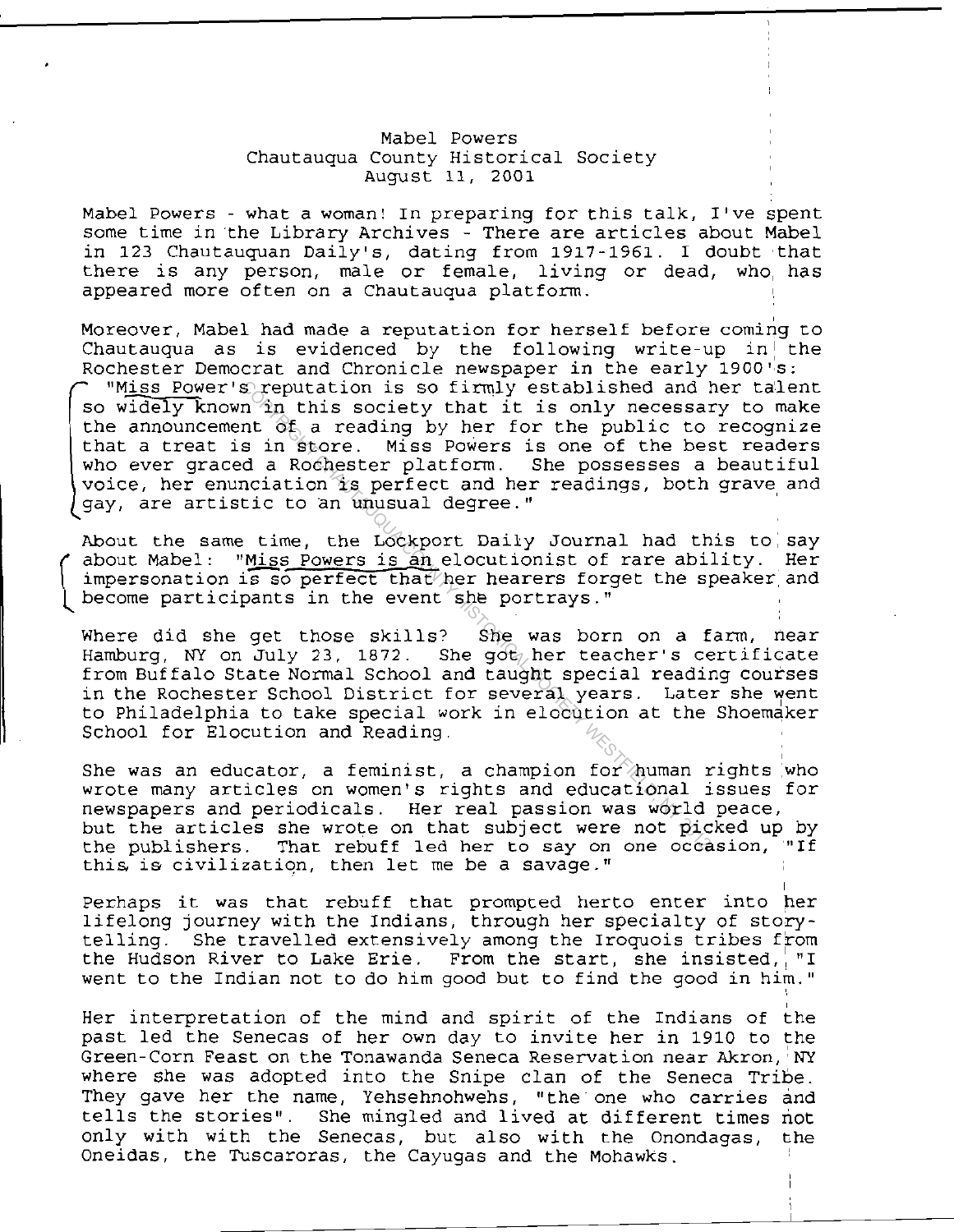It was soon after her adoption as <sup>a</sup> Seneca Indian that she settled in Wahmeda and constructed the 'Sun Lodge', a khaki house tent) set on a platform down by the lake. She loved to walk in the woods and tell stories around the camp fire, which, by the way, she almost always started the Indian way, not with a match but by rubbing sticks together to bring forth the fire that was in the heart of the wood.

She built her cabin around 1915. Don Douds would have been 3 years old at the time and has some childhood memories of Mabel. She often came to the Douds' house for water before having her own<br>well dug. A year ago, Don wrote us a letter in which he said, "I A year ago, Don wrote us a letter in which he said,  $\underline{''I}$ remember when I was a boy that she often came to our house to discuss with my father world events and her great passion for world peace and the example of the Iroquois Nation's successful peace  $\sum_{i=1}^{n}$  the case of the sequence measure of  $\sum_{i=1}^{n}$ 

She gave a series of recitals at Chautauqua in 1917, the year her first book was published, Stories the Iroquois Tell Their Children. The July 23rd edition of the Chautauquan Daily in 1919 reported on Mabel's appearance the night before in the amphitheater where, among other things she told how Iroquois children were told, "Keep tongue in mouth when little  $\mathcal{P}_{\cap}$ when old maybe you have thoughts of value for your people." example of the Iroquois Nation's success<br>
Convertitals at Chautauqua in 1917, the<br>
published, Stories the Iroquois Tell Their<br>
dition of the Chautauquan Daily in 1919 re<br>
ance the night before in the amplitheatt<br>
ny maps s

Mabel Powers opened the 1921 season at Chautauqua with a talk in the amphitheater, entitled, "Around an Iroquois Story Fire". Mabel was no doubt working on her book by that title which had its first printing two years later. (Here, read the Dedication)

Then tell the story - "How Giving Evil for Evil Ends".

It was about this time that Mabel was having the house built that we purchased from Gene DeMambro 11 years ago. Gene had bought it in 1967 at a Chautauqua County delinquent tax auction, a year after Mabel's death.

You see today peace posts with symbols from around the world. Mabel's built <sup>a</sup> peace porch. Joan Smith has done a study of the symbols' in and around our house. She sent us a letter in February of 1999 with the following information:

There are other symbols on the porch posts. The one that first attracts attention is the familiar swastika. Used by almost every culture, it was placed here to represent the art of all people. From far western trails came <sup>a</sup> North American Indians' arrangement of 3 arrows, each inside the other, facing *in* the same direction. This is an Indian peace sign and pictures 'all moving together'. In another pillar is found the *ying/yang* symbol on a storie, symbolizing the dual principles of change in the Chinese philosophy of creative evolution. Someone from Switzerland placed a Maltese cross in one post, and a man who had taken a long trek from faraway India left behind <sup>a</sup> palm leaf molded in stone which is the Brahmin symbol of peace. There also is the Christian cross.

Hearth stone - Woodcast - futitule, bent, buth + how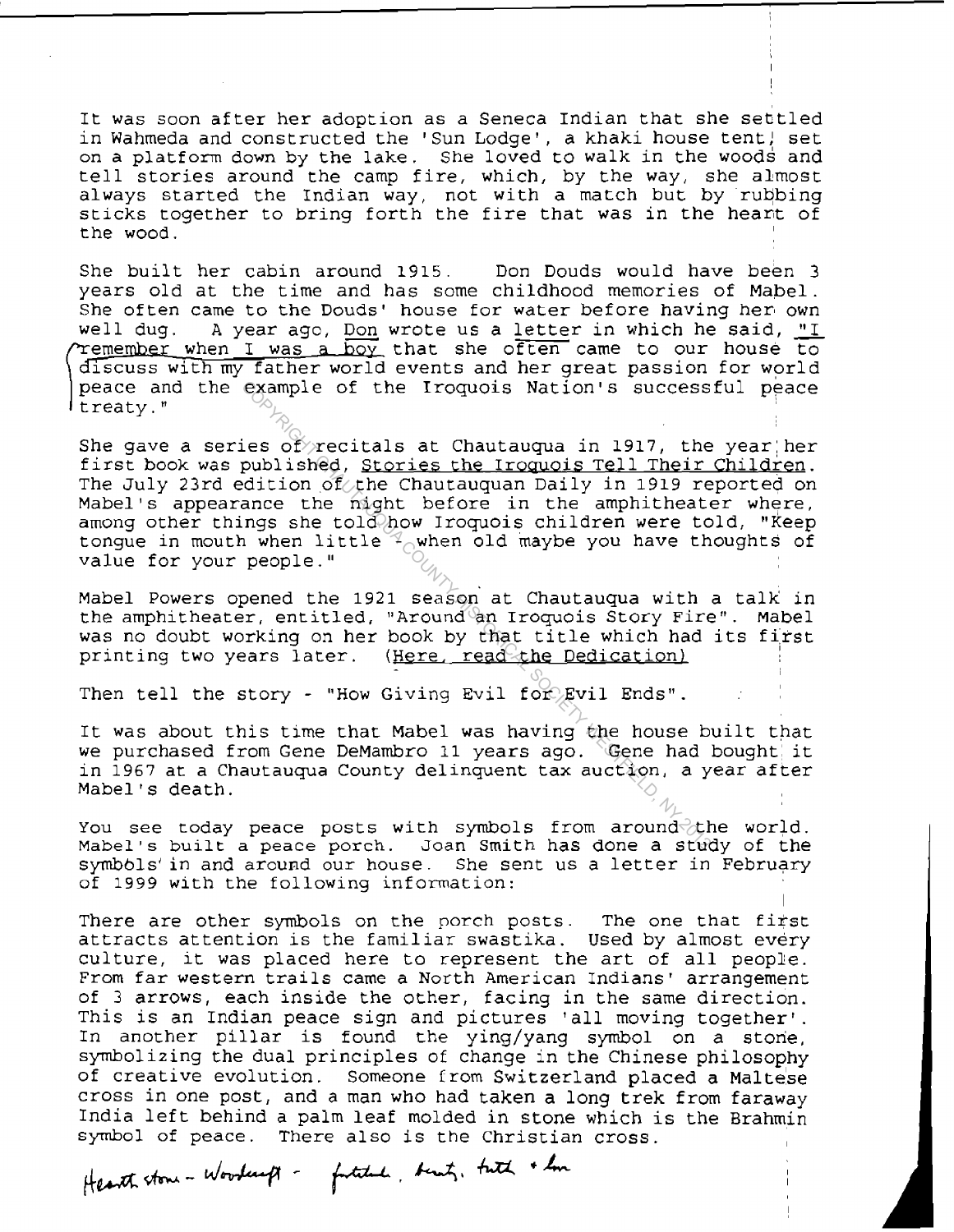The next year, 1924, she was invited by Jane Addams, the founder of Hull House in Chicago, who was awarded the Nobel Peace prize in 1931, to represent the Indian people at the world congress of the Women's International League for Peace and Freedom in ""Washington, DC.

In that same year, her third book, published. There is so much here of interest to us in this area story of Wahmeda, the Indian princess and of the Jahdagwah. The Portage Trail, was

In 1932, Miss Powers' book, The Indian as Peacemaker, was printed. In the Forword, Mabel wrote:

"Believing that the most essential factor of peacemaking is the study of the backgrounds of peoples djffering greatly in racial and traditional life, together with the recognition of the peculiar genius and good of each, I have attempted to record the Peace story of the red man... Every race has its own contribution to make to Peace. Each nation must bring its owns beautifully colored and Each nation must bring its owns beautifully colored, and carved stone to place  $\lambda$ in the great Temple of Brotherhood where foundations are being laid."

In this book she wrote about the formation of the League of the Iroquois (1570). Messengers were sent to all four parts, north,<br>east. south, west, to call for a General Council. 25 nations east, south, west, to call for a General Council. responded, sending 2 or more delegates. Each delegate was required to observe strict silence for <sup>7</sup> days of retreat and preparation' for peacemaking, entering the 'Wigwam of Silence'. After seven suns,<br>representatives entered the 'Wigwam of Oratory' to discuss representatives entered the 'Wigwam of Oratory'<br>problems. "Silence, she wrote, "a vital living si "Silence, she wrote, "a vital living silence, means power and illumination. The great deeds  $\delta f$  the world have come out of the 'still' place."  $(p.12i)$  She loved stillness herself and, after her story-telling around the fire circle, she would often say, "And now let us go off in the silence." Ackgrounds of peoples duffering greatly in<br>
If  $\phi$  together with the recognition of the<br>
n...Every race has its own contribution to<br>
nation must bring its owns beautifully co<br>
place  $\phi$  in the great Temple of Brother'<br>
e

She tells how young braves settled disputes by making an excavation in the ground. The disputants would come, in turn, and tell their grievances into the hole, literally unburdening themselves. The earth would then be replaced and stamped down. Mabel suggests this was, the origin of the term, 'burying the hatchet' .

In, an earlier talk she had Whimsically said, "We must match friendships, not warships, in our relations to other nations and we must realize that there only one plane from which warfare can be waged and that is the high plane of justice, equality. brotherhood and love." (Daily, July 25, 1929) She noted that there was "no word for 'thine' or 'mine' in the Indian language. They lived and worked in the terms of all and not for the benefit of the individual. (Daily, Aug. 16, 1920) Moreover, there was no  $(Daily, Aug. 16, 1920)$ profanity in the Indian language. If they swore. it had to be' in English or French. (Daily, July 1, 1930)

She called the Peace Law of the Iroquois, the treaty that was formed among the <sup>5</sup> nations, later to include the Tuscaroras, "The Original American Blueprint for Peace". Her article under that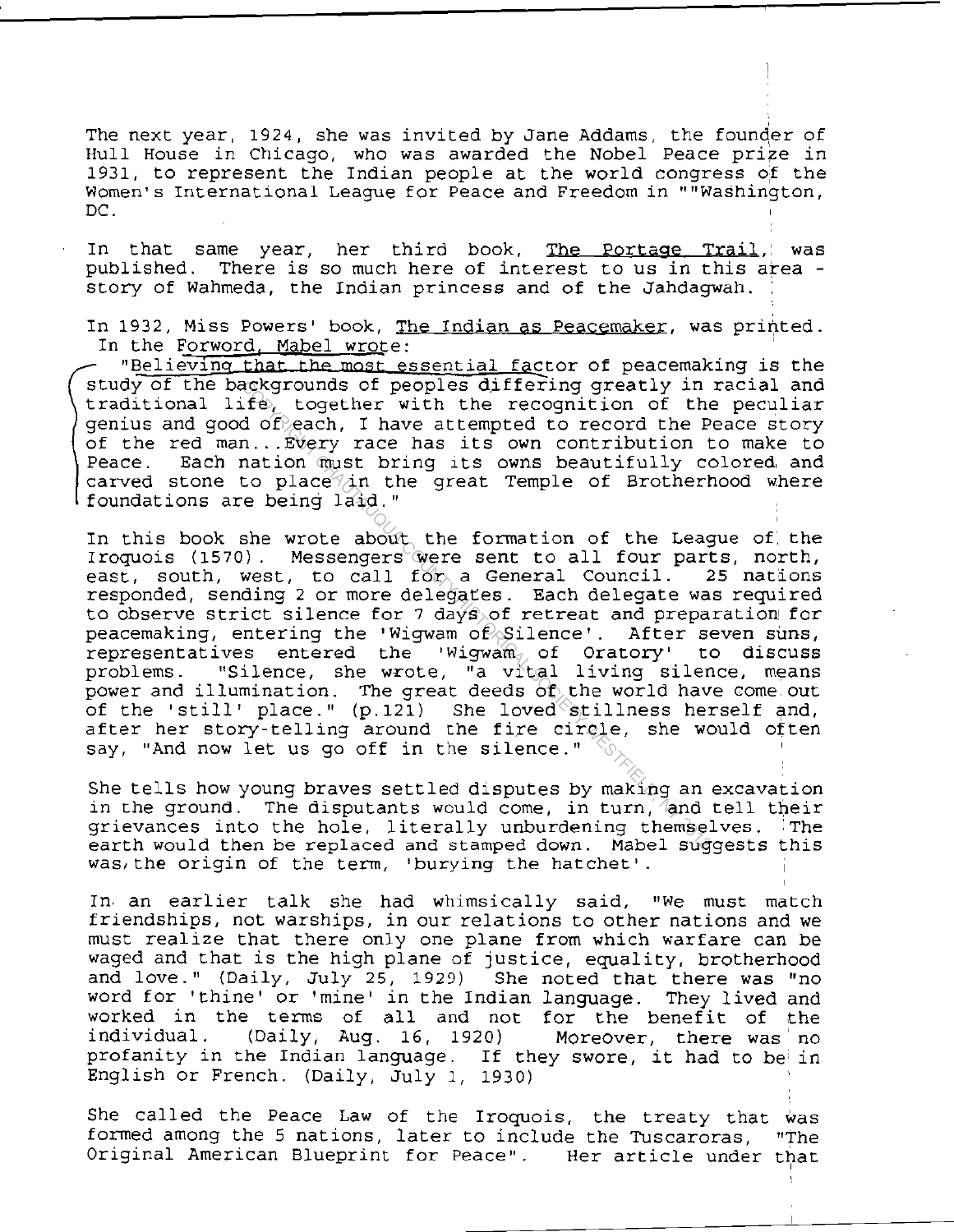title was printed in the Amerika Indigena, the official publication of the Inter-American Indian Institute in Mexico. Subsequently the U.S.State Dept. had that article reprinted and translated and: sent to its missions throughout the world.

That was the title of her last address at Chautauqua on July 29, 1961, "The Original American Blueprint for Peace" She was 89 years of age at the time.

 $\left\{\begin{array}{c}\n\text{th}\n\text{1} \\
\text{woc}\n\text{1}\n\end{array}\right.$ "We love the Indian, "Miss Powers said, "because he brings to us the joy, freedom and peace of the waters, the beauty of the woodland, the power, poise, and endurance of natural rhythmic motion, and most of all, the kinship and oneness of life."

Then tell the story, "What the Maple and Ash Tree Learned".<br>
I conclude with her words: "The Indian has held in trust for us<br>
the soul of America. While we have been wandering in the sine<br>
country of commercialism and mate

Powers.